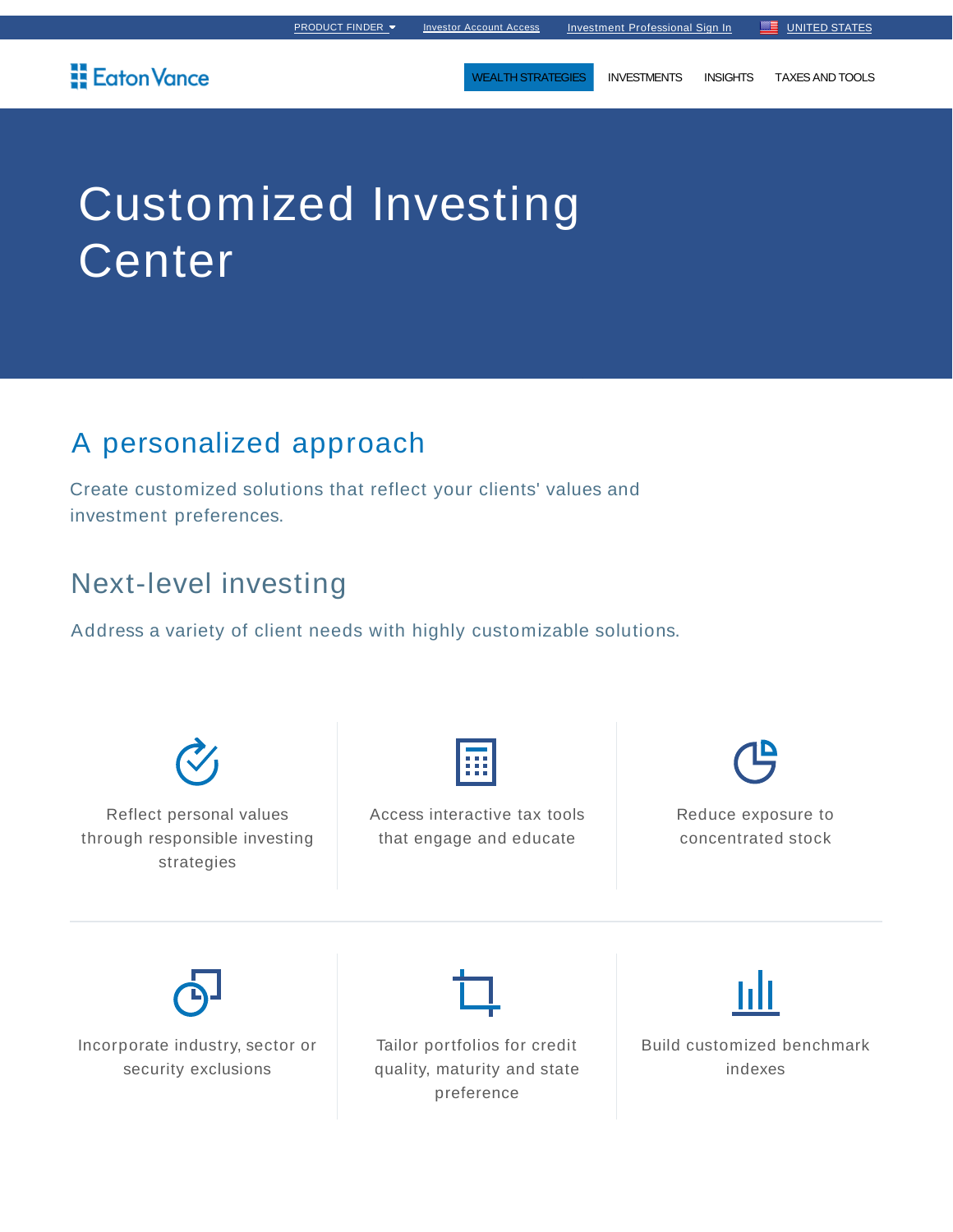## Broad investment choice to satisfy dynamic investor goals



## Explore separately managed accounts

Separately managed accounts (SMAs) offer flexibility, personalization and tax efficiency that go beyond what can be achieved through mutual funds and ETFs.

#### The leader in SMA investing

Together with our highly specialized brands, Eaton Vance is one of the largest SMA managers in the US.\*

#### Broad selection of strategies

Customizable equity, fixed-income, ESG-focused, and alternative strategies.

#### **LEARN MORE**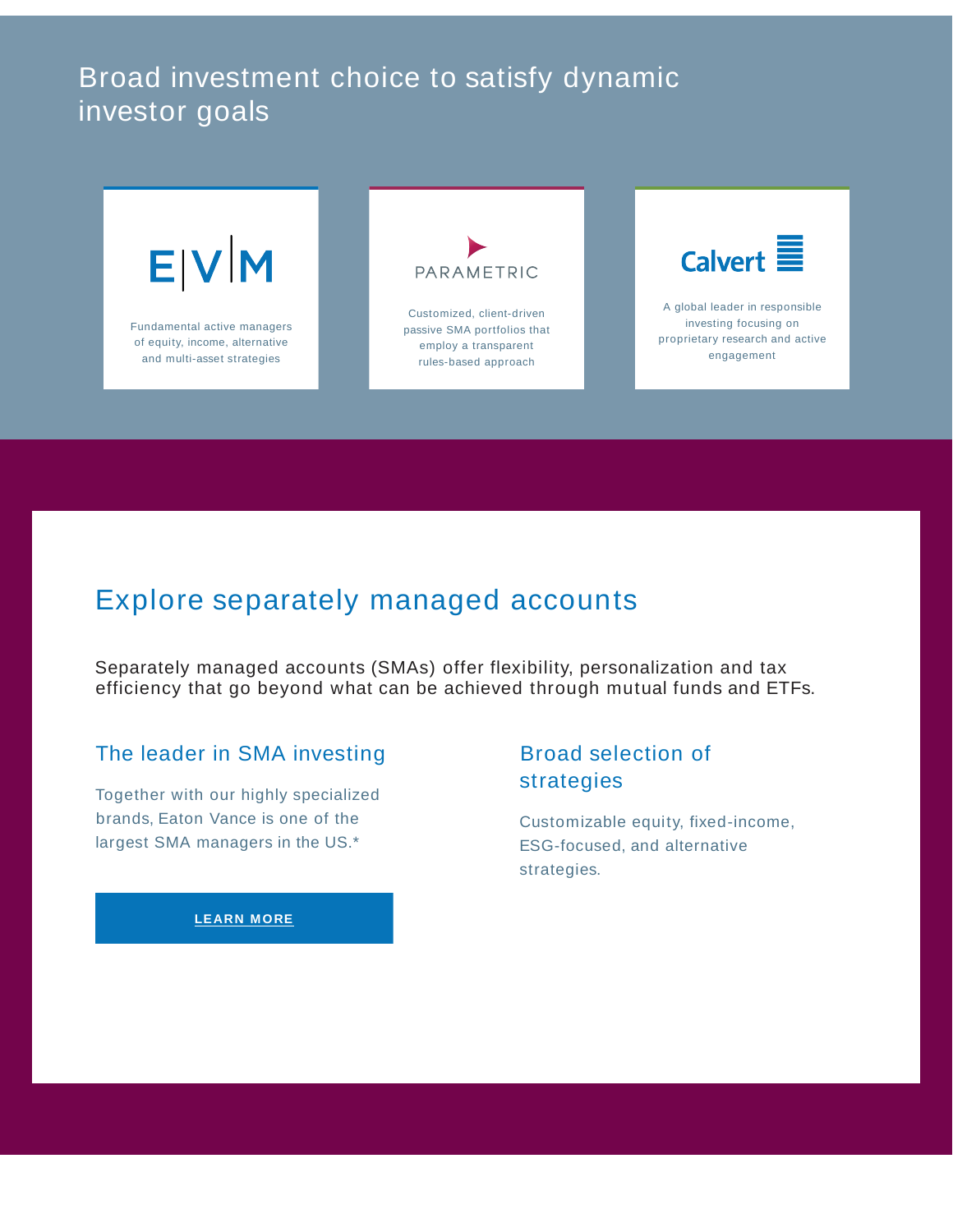# Active, year-round tax management

Access strategies designed to help minimize tax liability and enhance after-tax return potential.



### Explore more Eaton Vance investing strategies

| <b>Tax Management Center</b> | <b>Responsible Investing Center</b> |
|------------------------------|-------------------------------------|
|------------------------------|-------------------------------------|

Help investors keep more of what they earn

Diverse approaches for ESG-focused investors.

VISIT TAX MANAGEMENT CENTER

VISIT RESPONSIBLE INVESTING CENTER

Questions about where to start with customized investing?

**CONTACT US**